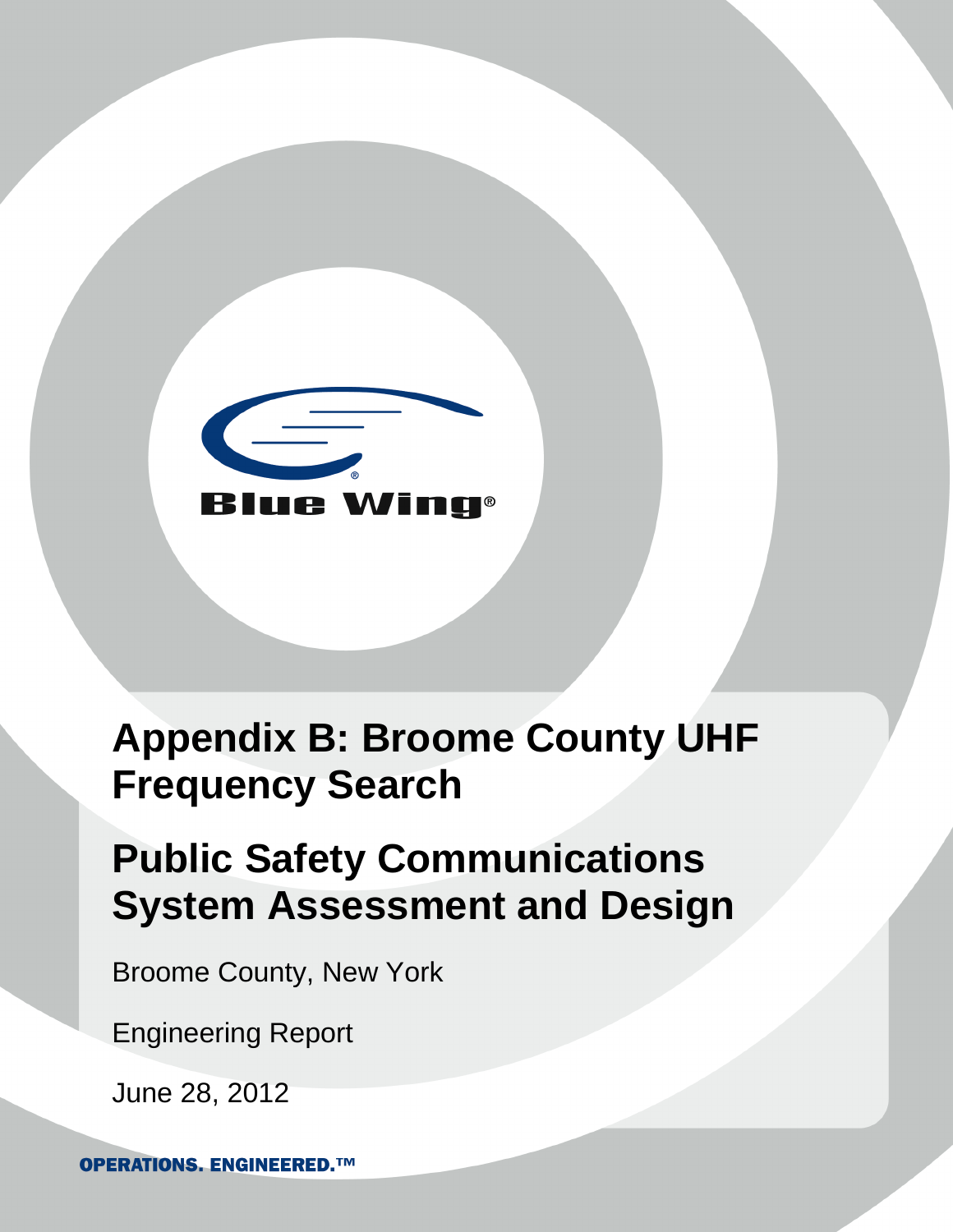

**Broome County, New York** Appendix B: Broome County UHF Frequency Search Public Safety Communications System Assessment and Design

# **Table of Contents**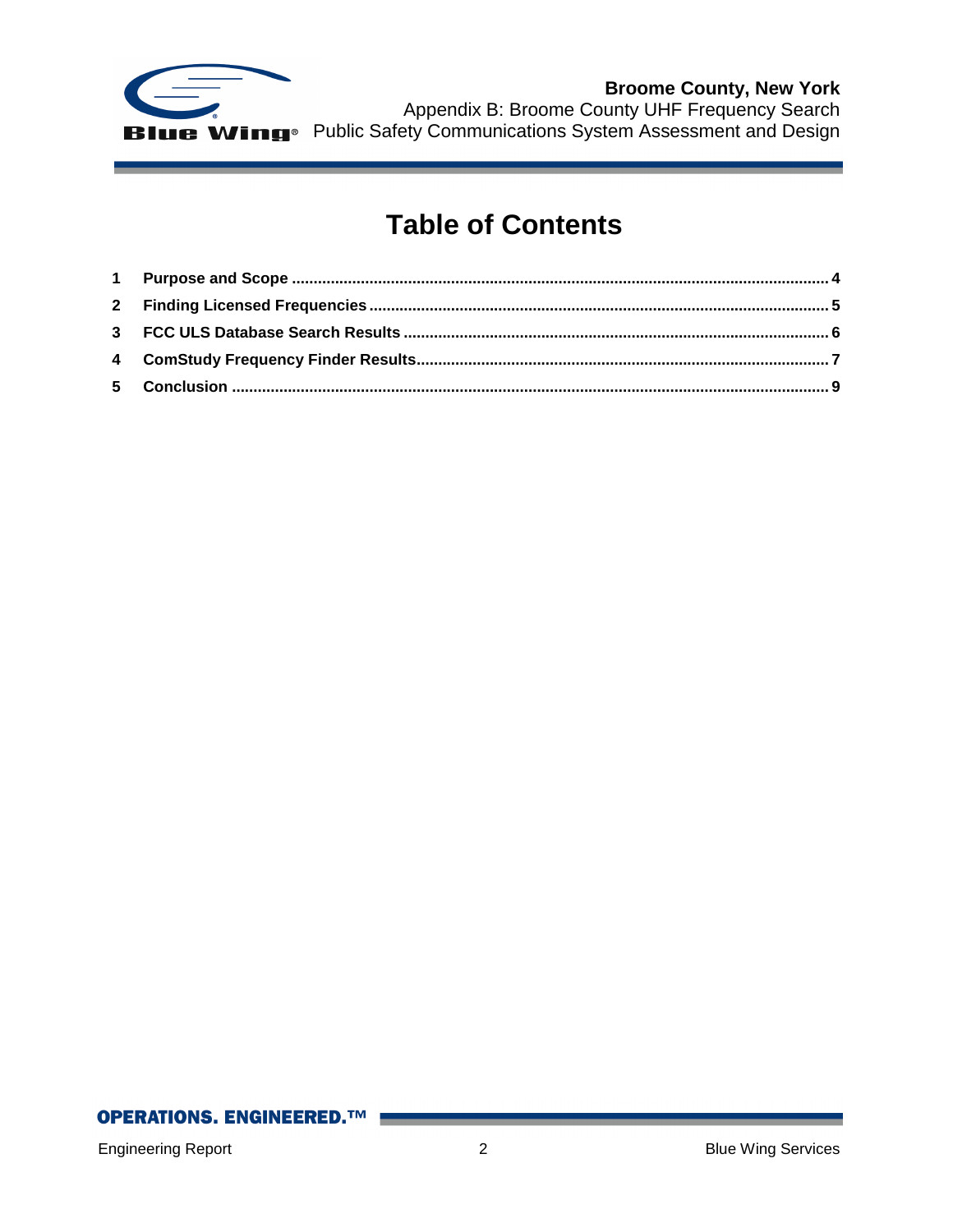

**Broome County, New York** Appendix B: Broome County UHF Frequency Search Public Safety Communications System Assessment and Design

# **List of Figures**

No table of figures entries found.

# **List of Tables**

# **Appendices**

No table of contents entries found.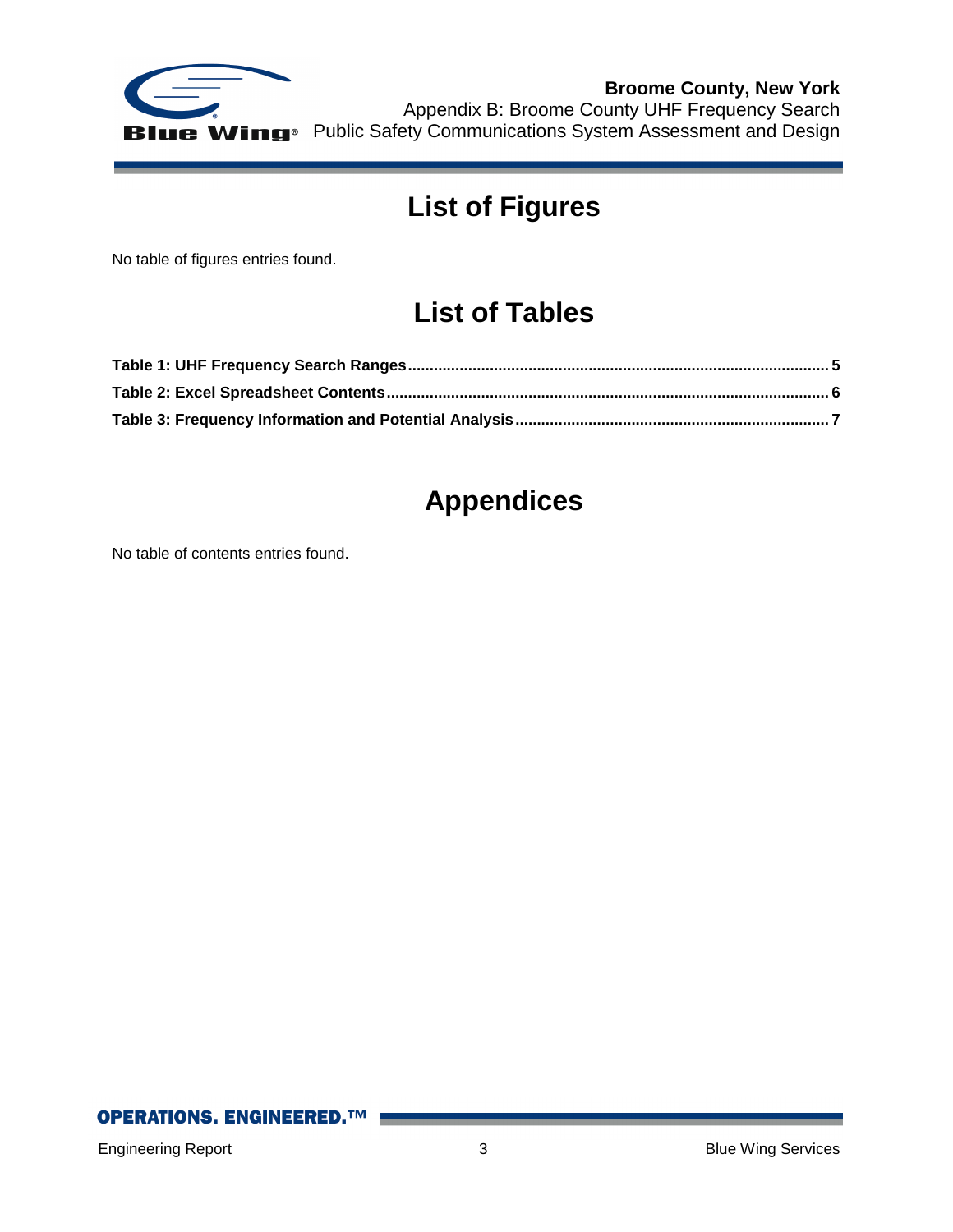

<span id="page-3-0"></span>**1 Purpose and Scope**

The purpose of this document is to convey the results of following a process for finding UHF Public Safety (PS) frequencies licensed within Broome County, and frequency pairs that potentially may be licensable by Broome County on a countywide basis for conventional use. The potential for licensing frequencies will be based on a centrally located site and is not based on specific site locations or parameters.

The goal of the process is the following:

- Find Public Safety Pool Frequencies
	- o Determine Frequency Ownership -
	- o County
	- o Local Government
	- o State Government
- Find Potentially Licensable Frequencies
	- o ComStudy1 Frequency Finder Use ComStudy's "Frequency Finder" function and determine the best candidate frequencies.
	- o FCC County Identified Search Find potentially licensable frequencies
	- o Perform engineering analysis

The scope is limited to searching the FCC's Universal Licensing System (ULS) database and employing ComStudy to find potentially countywide licensable frequencies.

**OPERATIONS. ENGINEERED. ™** 

 $\overline{a}$ 

<sup>1</sup> A software radio propagation and FCC search tool from RadioSoft.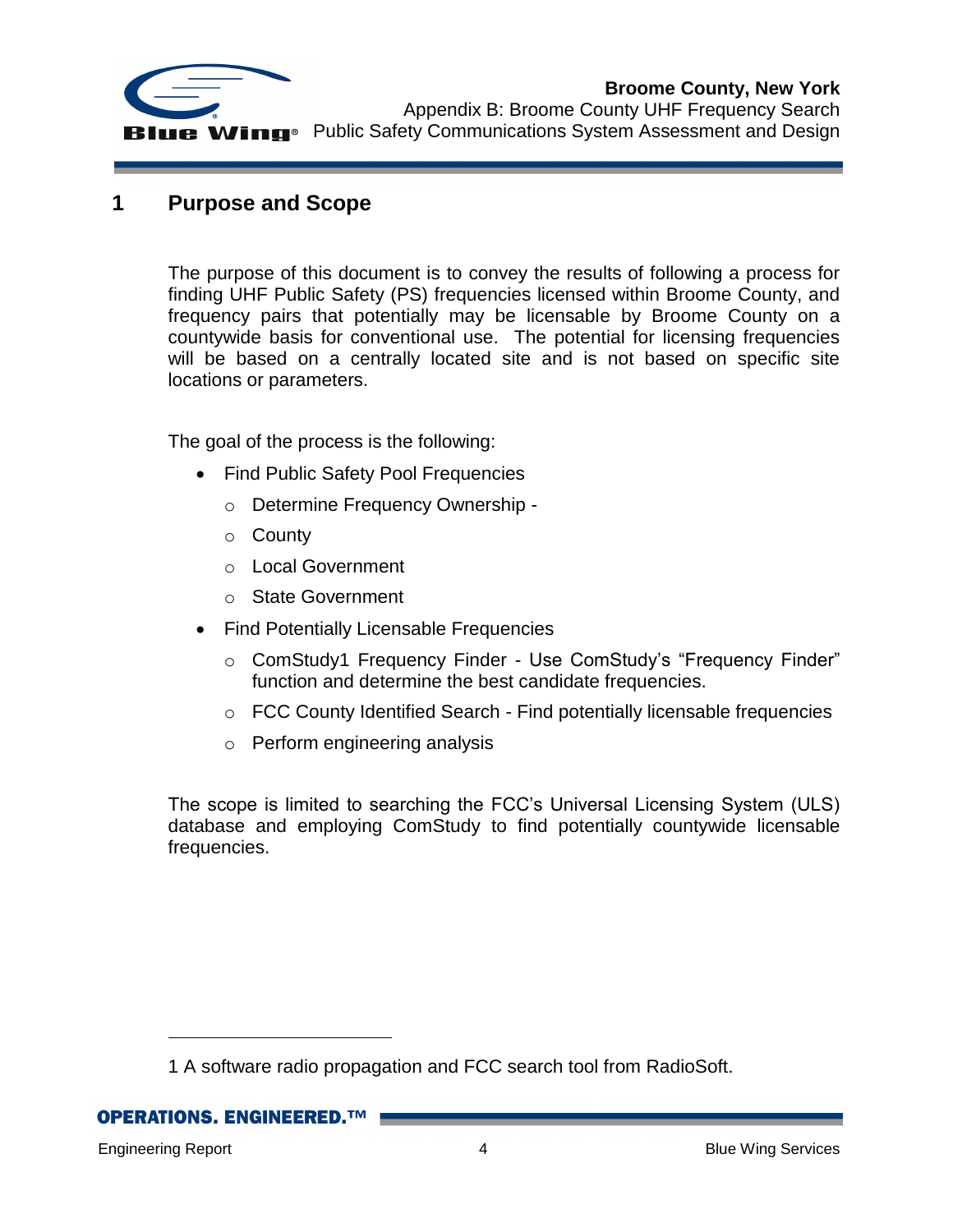

**Broome County, New York** Appendix B: Broome County UHF Frequency Search **LIE Wing**<sup>®</sup> Public Safety Communications System Assessment and Design

### <span id="page-4-0"></span>**2 Finding Licensed Frequencies**

<span id="page-4-1"></span>To find frequencies licensed within the County and potential frequencies for licensing, the FCC's ULS database is searched. The search is performed and returns all PS licenses for the frequencies shown in [Table 1.](#page-4-1) The search is performed for a sufficient distance (in this case 155 km) from the center of Broome County to include incumbent licenses that must be protected from potential interference from proposed Broome County radio operations.

Table 1: UHF Frequency Search Ranges

| <b>Frequency Range (MHz)</b> |
|------------------------------|
| 453.0125 to 453.99375        |
| 458.0125 to 458.99375        |
| 460.0125 to 460.64375        |
| 462.9375 to 463.19375        |
| 465.0125 to 467.99375        |
| 468.0000 to 468.19375        |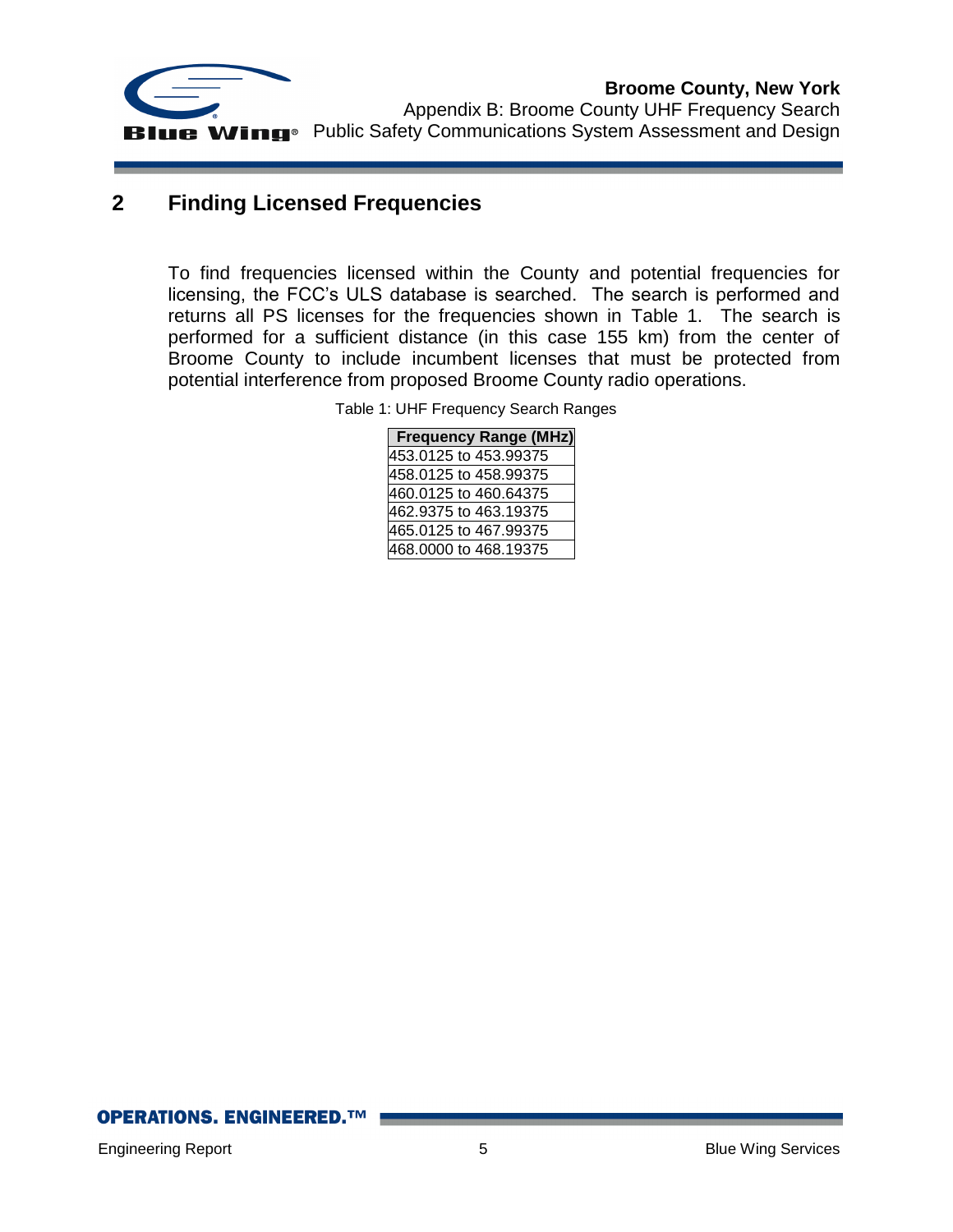

Appendix B: Broome County UHF Frequency Search **Blue Wing**<sup>®</sup> Public Safety Communications System Assessment and Design

## <span id="page-5-0"></span>**3 FCC ULS Database Search Results**

The results of the FCC ULS database search are contained in Excel spreadsheet titled, "110726 broome 453\_0125\_to\_468\_19375\_search\_r002." Given in Table [2](#page-5-1) are the names of the Worksheets containing frequency information and a description of their contents.

<span id="page-5-1"></span>

| <b>Worksheet</b>                 | <b>Contents</b>                                                          |  |  |  |  |
|----------------------------------|--------------------------------------------------------------------------|--|--|--|--|
| Site- Frequency Search           | Not sorted FCC search results.                                           |  |  |  |  |
| <b>Results</b>                   |                                                                          |  |  |  |  |
| Sorted                           | FCC search results sorted by frequency.                                  |  |  |  |  |
| Broome Co. Licensee              | All frequencies licensed to Broome County.                               |  |  |  |  |
| Licenses in Broome County        | All frequencies licensed within Broome County.                           |  |  |  |  |
| Sorted & Distance Filtered       | Sorted by frequency and filtered by maximum search distance.             |  |  |  |  |
| No Dup. Sorted & Filtered        | Duplicate frequencies removed from "Sorted & Filtered Dist." Worksheet.  |  |  |  |  |
| Dist.                            |                                                                          |  |  |  |  |
| No Dup. Sort., Filt., Min. Dist. | Same as above with minimum distance from search origin included          |  |  |  |  |
| GIS, Broome Licensee             | Information in a format for import into ArcMap                           |  |  |  |  |
| Potential Frequencies            | List of potential frequencies based on being farther than 65 km from the |  |  |  |  |
|                                  | search origin                                                            |  |  |  |  |

Worksheet "Licenses in Broome County" is the worksheet given to the County for the determination of potential entities. Worksheet "Potential Frequencies" can be further refined by eliminating frequencies based on FCC limitations and using ComStudy for further analysis.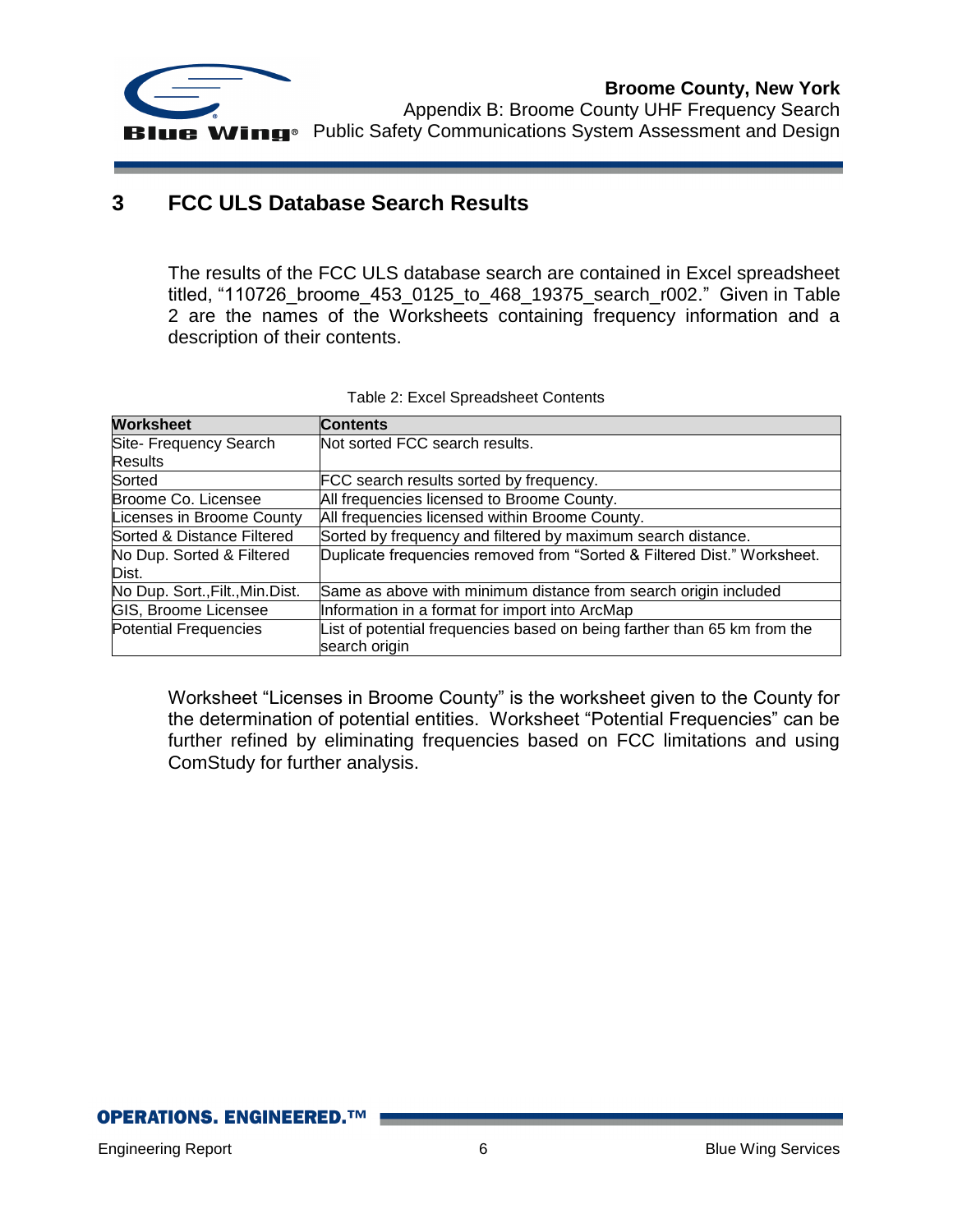

### <span id="page-6-0"></span>**4 ComStudy Frequency Finder Results**

The results based on employing ComStudy's "Frequency Finder" function are contained in Excel spreadsheet, "110727\_broome\_uhf\_frequency\_finder\_r005." The ten best (considering ComStudy's ranking, FCC Limitations, and Pool) frequencies have their own worksheet within the spreadsheet.

The list of frequencies is then checked against FCC Limitations and the frequency and its frequency pair is checked in ComStudy. Within ComStudy a search for adjacent channel (within 7.5 kHz) incumbents are performed. At this phase of the analysis what is considered is interference from co-channel incumbents to Broome (R6602 incumbent interference contours and mobile area of operations are plotted), and the likelihood of Broome operations to cause interference to co-channel incumbents.

The results are shown in [Table 3.](#page-6-1) A "Yes" or "Possible" in the "Potential" Column indicates there is potential for licensing the frequency pair.

<span id="page-6-1"></span>

|              |             | Frequency (MHz)Limitation1 Class Of Station Coordinator2 Potential Comment |           |     |                                                                                    |
|--------------|-------------|----------------------------------------------------------------------------|-----------|-----|------------------------------------------------------------------------------------|
| 460/465.2875 | None        | Base/Mobile                                                                | PР        | Yes | Specific site analysis<br>needed.                                                  |
| 460/465.1500 | None        | Base/Mobile                                                                | PР        | Yes | Specific site analysis<br>needed.                                                  |
| 460/465.1875 | 27          | Base/Mobile                                                                | IРP       | No  | Interference to Broome.                                                            |
| 453/458.1750 | <b>None</b> | Base/Mobile                                                                | PР        | No  | Interference to Broome.                                                            |
| 460/465.6125 | <b>None</b> | Base/Mobile                                                                | РF        | No  | Interference to Broome.                                                            |
| 453/458.2375 | None        | Base/Mobile                                                                | PР        | No  | Interference to Broome.                                                            |
| 460/465.1000 | None        | Base/Mobile                                                                | PР        | No  | Interference to Broome.                                                            |
| 460/465.0875 | 27          | Base/Mobile                                                                | IРP       | No. | Interference to Broome.                                                            |
| 460/465.2750 | 27          | Base/Mobile                                                                | IРP       | No  | Interference to Broome.                                                            |
| 453/458.3875 | None        | Base/Mobile                                                                | <b>PX</b> |     | Possible Broome mobiles may<br>linterfere with KNAI404<br>City of Oneonta mobiles. |

Table 3: Frequency Information and Potential Analysis

1: Limitations;

(27): This frequency will be assigned with an authorized bandwidth not to exceed 11.25 kHz.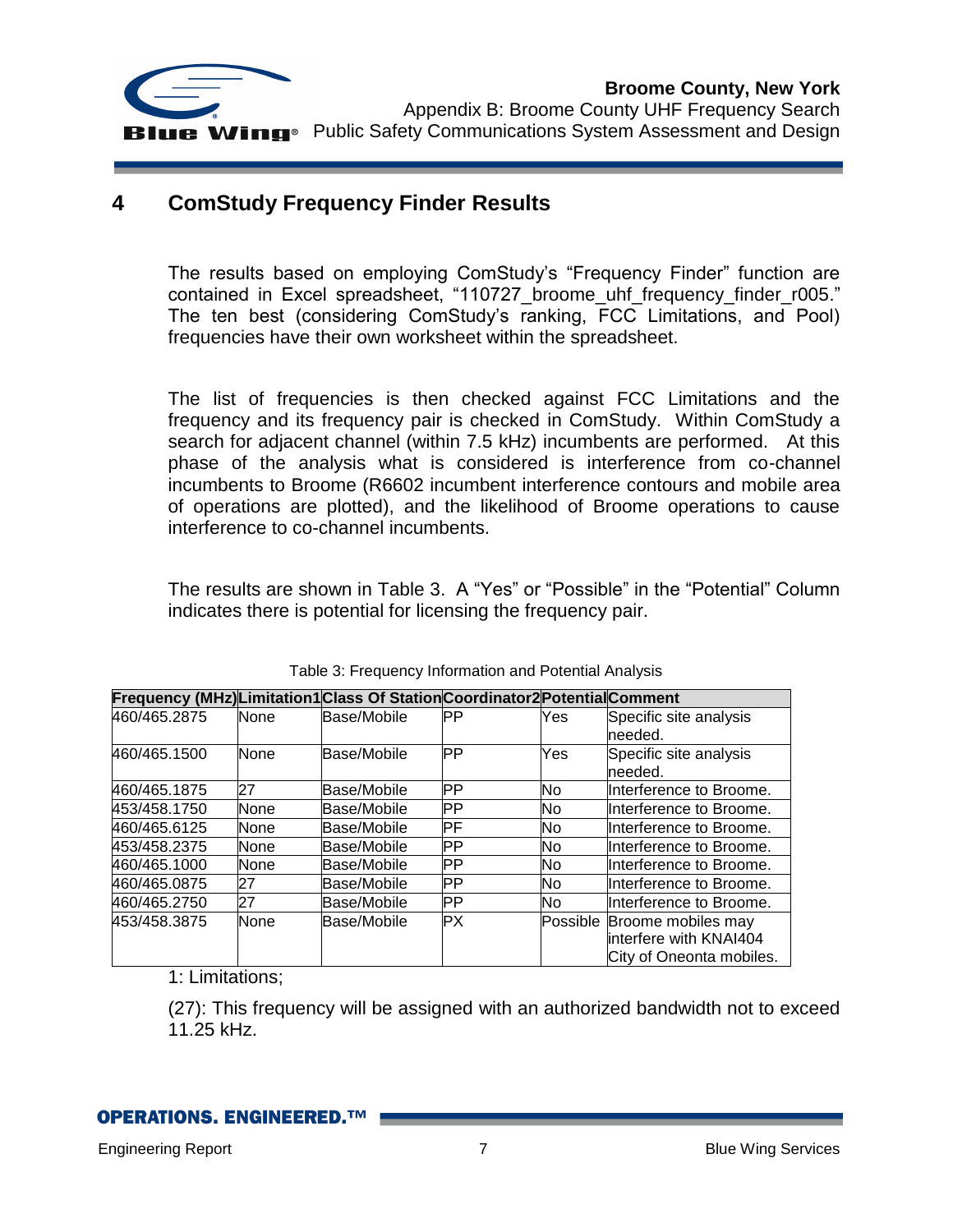

## **Broome County, New York**

Appendix B: Broome County UHF Frequency Search Public Safety Communications System Assessment and Design

2: Coordinator;

PF = Fire Pool, PP = Police Pool, PX = General Pool